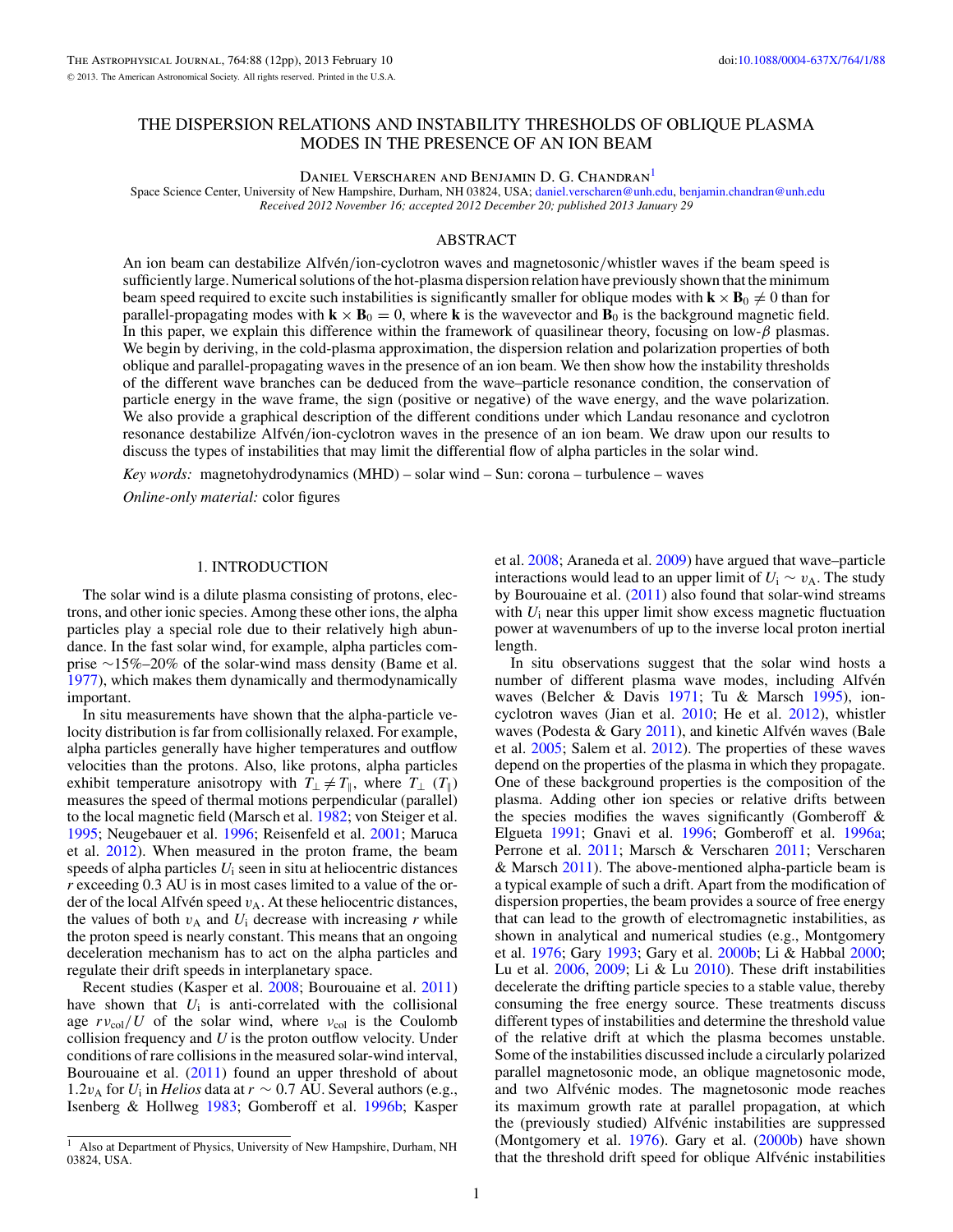<span id="page-1-0"></span>is significantly smaller than for the parallel magnetosonic instability— $U_i \gtrsim 0.8v_A$  instead of  $U_i \gtrsim 1.7v_A$ , at least for situations in which the electron temperature is fairly large (four times the proton temperature in their study).

The intention of the present article is to give an analytical explanation for this behavior within the framework of quasilinear theory. Our primary objective is to elucidate the physics of these instabilities and not to refine or revise previous results on the values of these instability thresholds. We base our analysis on the cold-plasma dispersion relation, which we expect provides a reasonably accurate description of the real parts of the wave frequencies when  $\beta \ll 1$ , where  $\beta = 8\pi p/B^2$  is the ratio of the plasma pressure *p* to the magnetic pressure. However, our use of the cold-plasma dispersion relation limits our analysis to the solar corona and the subset of solar-wind streams farther from the Sun that satisfy  $\beta \ll 1$ . Since most of the solar wind near 1 AU satisfy  $\beta \sim 1$ , our results do not describe the bulk of near-Earth solar wind. The remainder of this paper is organized as follows. In Section 2, we derive the cold-plasma dispersion relation for obliquely propagating plasma waves in the presence of an ion beam. We use the solutions of this dispersion relation to evaluate the wave polarization and wave energy. In Sections [3](#page-4-0) and [4,](#page-5-0) we describe how the instability thresholds can be determined and understood in terms of (1) the resonance conditions for wave–particle interactions in quasilinear theory, (2) the conservation of resonant-particle kinetic energy in the reference frame moving with the wave along the background magnetic field, (3) the wave polarization, and (4) the sign (positive or negative) of the wave energy. In Section [5,](#page-8-0) we summarize our findings and discuss their application to alpha-particle beams in the solar wind.

We note that we do not address the details of the mechanism(s) that generate ion beams in the solar wind, which could be cyclotron-resonant wave–particle interactions (e.g., McKenzie & Marsch [1982;](#page-11-0) Hollweg & Isenberg [2002;](#page-11-0) Ofman et al. [2002\)](#page-11-0), inhomogeneity effects with low-frequency waves (McKenzie et al. [1979;](#page-11-0) Isenberg & Hollweg [1982\)](#page-11-0), stochastic heating by low-frequency waves (McChesney et al. [1987;](#page-11-0) Johnson & Cheng [2001;](#page-11-0) Chen et al. [2001;](#page-11-0) Chaston et al. [2004;](#page-11-0) Chandran [2010;](#page-11-0) Chandran et al. [2010\)](#page-11-0), and*/*or some alternative process(es). Also, we concentrate on instabilities driven by resonant particles and not on the beam instabilities that are seen in solutions to the cold-plasma dispersion relation (Gomberoff et al. [1996a\)](#page-11-0), in part because these "cold" instabilities have been found to be stabilized by the presence of other waves (Gomberoff [2003;](#page-11-0) Araneda & Gomberoff [2004\)](#page-11-0).

#### 2. WAVE PROPERTIES IN A COLD PLASMA

We consider a uniform, cold plasma consisting of three particle species: protons, electrons, and a population of beam ions. We assume that there is a uniform background magnetic field  $\mathbf{B}_0 = B_0 \hat{\mathbf{e}}_z$ , and that the electrons and beam ions flow with respect to the protons at average velocities  $U_e \hat{\mathbf{e}}_z$  and  $U_i \hat{\mathbf{e}}_z$ , respectively, with  $U_i > 0$  and  $B_0 > 0^2$ . We carry out all our calculations in the proton rest frame. We assume that on average the plasma is charge neutral, with

$$
n_{\rm p}e + n_{\rm i}q_{\rm i} - n_{\rm e}e = 0,\tag{1}
$$

and carries (on average) zero current,

$$
n_i q_i U_i - n_e e U_e = 0,\t\t(2)
$$

where  $n_p$ ,  $n_i$ , and  $n_e$  are the proton, beam ion, and electron number densities, and *e* and *q*<sup>i</sup> are the proton and beam-ion charges.

### *2.1. Dispersion Relation*

We write the Fourier transform of the electric field in terms of its Cartesian components  $E_{kx}$ ,  $E_{ky}$ , and  $E_{kz}$ .<sup>3</sup> By linearizing Maxwell's equations and the momentum equations for each particle species, we obtain an equation of the form

$$
\frac{\mathbf{k}c}{\omega} \times \left(\frac{\mathbf{k}c}{\omega} \times \mathbf{E}_k\right) + \varepsilon \mathbf{E}_k \equiv \mathcal{D}\mathbf{E}_k = 0, \tag{3}
$$

where  $\mathbf{k} = k_{\perp} \hat{\mathbf{e}}_x + k_{\parallel} \hat{\mathbf{e}}_z$  is the wavevector,  $\omega$  is the frequency,

$$
\varepsilon = \begin{pmatrix} S & -iD & J \\ iD & S & M \\ J & -M & P \end{pmatrix}
$$
 (4)

is the dielectric tensor,  $S = (R + L)/2$ ,  $D = (R - L)/2$ , and the quantities

$$
R = 1 - \sum_{s} \left(\frac{\omega_{\text{ps}}}{\omega}\right)^2 \frac{\omega - k_{\parallel} U_s}{\omega - k_{\parallel} U_s + \Omega_s} \tag{5}
$$

and

$$
L = 1 - \sum_{s} \left(\frac{\omega_{\text{ps}}}{\omega}\right)^2 \frac{\omega - k_{\parallel} U_s}{\omega - k_{\parallel} U_s - \Omega_s} \tag{6}
$$

extend the notation of Stix [\(1992\)](#page-11-0) to account for the relative drift between particle species. The plasma frequency of species *s* is given by  $\omega_{ps}^2 \equiv 4\pi n_s q_s^2 / m_s$ . The indices  $\perp$  and  $\parallel$  refer to the directions perpendicular and parallel to the background magnetic field. The gyrofrequency of the corresponding particle species is denoted  $\Omega_s \equiv q_s B/(m_s c)$  and is negative for electrons. The terms

$$
J = -\sum_{s} \left(\frac{\omega_{\text{ps}}}{\omega}\right)^2 k_{\perp} U_s \frac{\omega - k_{\parallel} U_s}{(\omega - k_{\parallel} U_s)^2 - \Omega_s^2} \tag{7}
$$

and

$$
M = i \sum_{s} \left(\frac{\omega_{\text{ps}}}{\omega}\right)^2 k_{\perp} U_{s} \frac{\Omega_{s}}{(\omega - k_{\parallel} U_{s})^2 - \Omega_{s}^2}
$$
(8)

represent new components of the dielectric tensor that are absent when the beam is absent, and

$$
P = 1 - \sum_{s} \left(\frac{\omega_{\text{ps}}}{\omega}\right)^2 \left[\frac{\omega^2}{(\omega - k_{\parallel} U_s)^2} + \frac{k_{\perp}^2 U_s^2}{(\omega - k_{\parallel} U_s)^2 - \Omega_s^2}\right].
$$
\n(9)

The term "1" in the expressions for *R*, *L*, and *P* stems from the displacement current and can be neglected in our study.

To obtain the dispersion relation, we set

$$
\det \mathcal{D} = 0. \tag{10}
$$

<sup>&</sup>lt;sup>2</sup> In the anti-parallel case ( $U_i \cdot B_0 < 0$ ), the same theoretical arguments apply, and the same instabilities are found. Some labels, however, have to be changed in this case.

<sup>&</sup>lt;sup>3</sup> The quantity  $\mathbf{E}_k$  is the spatial Fourier transform of the electric field, as defined in Equation [\(24\)](#page-3-0). To obtain the dispersion relation for linear waves, we take  $\mathbf{E}_k \propto e^{-i\omega t}$ .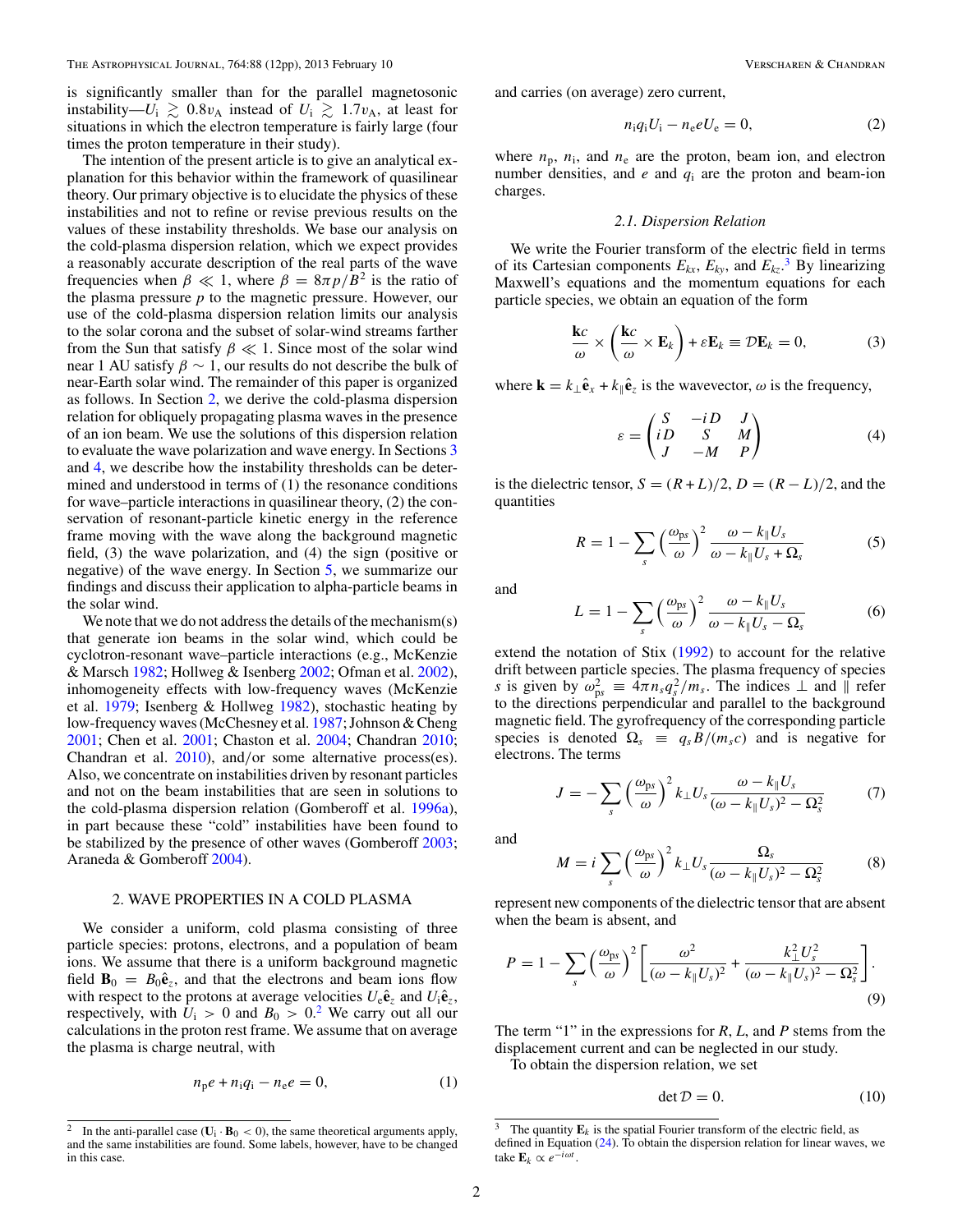<span id="page-2-0"></span>

**Figure 1.** Solutions to Equation [\(3\)](#page-1-0) for an alpha-particle beam. The letters are explained in the text. For the left panel,  $\eta = 0.075$ ,  $\theta = 0^\circ$ , and  $U_i = 0$ . For the middle panel,  $\eta = 0.05$ ,  $\theta = 1.5$ , and  $U_i = 1.1v_A$ . For the right panel,  $\eta = 0.05$ ,  $\theta = 45^\circ$ , and  $U_i = 1.1v_A$ .

We solve Equation [\(10\)](#page-1-0) in two steps. First, we obtain approximate solutions to the dispersion relation in the limit that  $m_e \to 0$ , where  $m_e$  is the electron mass. Second, we use this approximate solution as the starting point for a Newton's-method solution to the full cold-plasma dispersion relation, taking into account the finite value of  $m_e/m_p$ .

In the limit  $m_e \rightarrow 0$ , Equations [\(5\)](#page-1-0)–[\(8\)](#page-1-0) become

$$
R \simeq \frac{\omega_{\rm pp}^2}{\Omega_{\rm p}(\Omega_{\rm p}+\omega)} + \frac{\omega_{\rm pi}^2(\omega - k_{\parallel}U_{\rm i})^2}{\omega^2 \Omega_{\rm i}(\Omega_{\rm i} + \omega - k_{\parallel}U_{\rm i})},\tag{11}
$$

$$
L \simeq \frac{\omega_{\rm pp}^2}{\Omega_{\rm p}(\Omega_{\rm p} - \omega)} + \frac{\omega_{\rm pi}^2 (\omega - k_{\parallel} U_{\rm i})^2}{\omega^2 \Omega_{\rm i}(\Omega_{\rm i} - \omega + k_{\parallel} U_{\rm i})},\tag{12}
$$

$$
J \simeq -\left(\frac{\omega_{\rm pi}}{\omega}\right)^2 k_{\perp} U_{\rm i} \frac{\omega - k_{\parallel} U_{\rm i}}{(\omega - k_{\parallel} U_{\rm i})^2 - \Omega_{\rm i}^2},\tag{13}
$$

and

$$
M \simeq i \left(\frac{\omega_{\rm pi}}{\omega}\right)^2 \frac{k_{\perp} U_{\rm i}}{\Omega_{\rm i}} \frac{(\omega - k_{\parallel} U_{\rm i})^2}{(\omega - k_{\parallel} U_{\rm i})^2 - \Omega_{\rm i}^2}.
$$
 (14)

As  $m_e \to 0$ ,  $P \to \infty$ , and only those terms in det D that contain a factor of *P* need to be retained when solving Equation [\(10\)](#page-1-0). After factoring out this factor of *P* from Equation [\(10\)](#page-1-0), we obtain the  $(m_e \rightarrow 0)$  dispersion relation for Alfvén/ion-cyclotron and fast*/*whistler waves,

$$
\left(\frac{kc}{\omega}\right)^4 \cos^2 \theta - \left(\frac{kc}{\omega}\right)^2 \left(\frac{R+L}{2}\right) (1 + \cos^2 \theta) + RL = 0,
$$
\n(15)

where  $\theta$  is the angle between **k** and **B**<sub>0</sub>. When  $\theta = 0$ , Equation (15) becomes

$$
\left[ \left( \frac{kc}{\omega} \right)^2 - L \right] \left[ \left( \frac{kc}{\omega} \right)^2 - R \right] = 0. \tag{16}
$$

Each of the equations  $(kc/\omega)^2 - L = 0$  and  $(kc/\omega)^2 - R = 0$ leads to a third-order polynomial equation for *ω*. When the beam ions are alpha particles, the equation  $(kc/\omega)^2 - L = 0$ is equivalent to Equation (2) of Gomberoff & Elgueta [\(1991\)](#page-11-0). When  $\theta \neq 0$ , Equation (15) leads to a sixth-order polynomial equation for *ω*, which we solve numerically using the Laguerre method (Press et al. [1992\)](#page-11-0).

As mentioned above, we use our solution of Equation (15) as the starting point for a Newton's-method solution of Equation [\(10\)](#page-1-0) taking into account the finite electron mass. This second step to our solution of Equation [\(10\)](#page-1-0) leads to only minor refinements to the wave frequency. However, it enables us to calculate polarization variables for each mode such as  $E_{kz}/E_{kx}$ , which are relevant to our discussion of Landau damping in the sections to follow.

For the remainder of this paper, we use the full solution of the cold-plasma dispersion relation with finite  $m<sub>e</sub>$  rather than working in the zero-*m*<sup>e</sup> limit. From here on we also restrict ourselves to the case in which the beam ions are alpha particles. We define

$$
\eta \equiv \frac{n_{\rm i}}{n_{\rm p}}\tag{17}
$$

and

$$
v_{\rm A} \equiv \frac{B_0}{\sqrt{4\pi n_{\rm p} m_{\rm p}}}.\tag{18}
$$

In Figure 1, we plot  $\text{Re } \omega = \omega_r$  for each of the six roots to Equation (15) for three different choices of  $η$ ,  $U_i$ , and  $θ$ . We focus on four of these branches, which we label according to their asymptotic behaviors at large  $k_{\parallel}$ . Branch A is the protoncyclotron branch, for which  $\omega \to \Omega_p$  as  $k_{\parallel} \to \infty$ . Branch B is the fast-magnetosonic*/*whistler branch, which behaves like a fast-magnetosonic wave at  $kv_A/\Omega_p < 1$  and a whistler wave at  $kv_A/\Omega_p > 1$ . Branch C<sup>+</sup> is the forward-propagating alphacyclotron branch, for which  $\omega \to k_{\parallel} U_i + \Omega_i$  at large  $k_{\parallel}$ . In the frame of the alpha particles, the Doppler-shifted frequency of this wave  $\omega - k_{\parallel} U_i$  approaches  $\Omega_i$  as  $k_{\parallel} \rightarrow \infty$ . Branch C<sup>−</sup> is what we call the "counterpropagating" alpha-cyclotron branch. In the alpha-particle frame, this wave propagates in the  $-z$  direction and has a Doppler-shifted frequency  $\omega - k_{\parallel} U_i$ that approaches  $-\Omega_i$  as  $k_{\parallel} \to \infty$ . We note that for each case shown, Im  $\omega = \gamma = 0$  except at the intersections of different branches of the dispersion relation, where two branches have equal  $\omega_r$ . In the right panel of Figure 1, this occurs, e.g., at  $k_{\parallel}v_{A}/\Omega_{\rm p} \approx 1.1$  and  $\omega_{\rm r} \approx 0.7\Omega_{\rm p}$ , where  $\gamma \simeq \pm 0.02\Omega_{\rm p}$ . Both solutions have the same absolute value of  $\gamma$  but with opposite signs. Other modes can also merge in certain wavenumber ranges for different parameter choices. The magnetosonic mode B and the counterpropagating alpha-cyclotron mode C<sup>−</sup> merge at higher drift speeds and show also a non-zero growth rate in the wavenumber range where they have equal  $\omega_r$ . This unstable behavior of the cold-plasma dispersion relation is known as the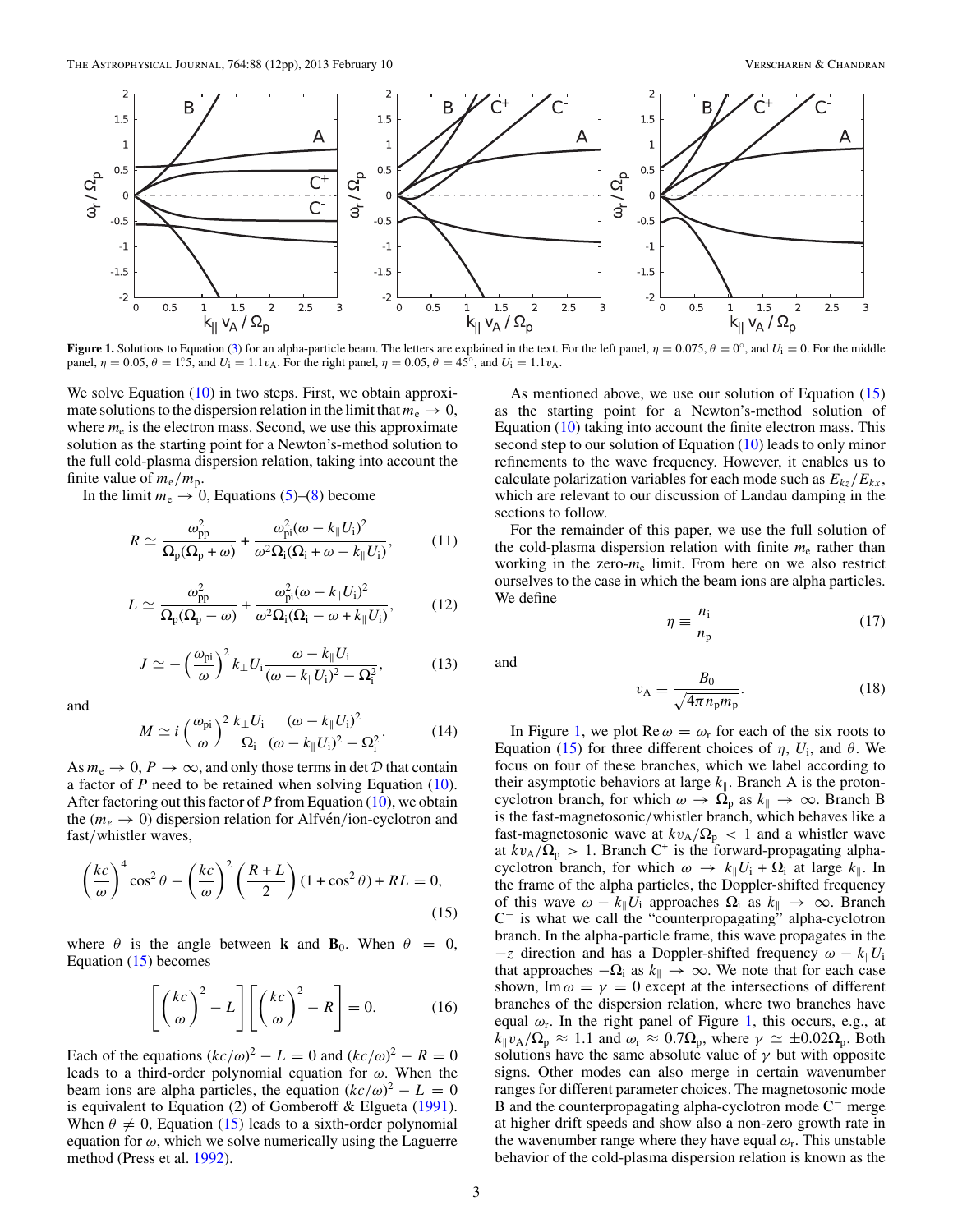<span id="page-3-0"></span>

**Figure 2.** Dispersion relation for  $\theta = 45^\circ$ ,  $\eta = 0.05$ , and  $U_i = 1.2v_A$ . The color coding represents the polarization function  $P$ . All modes in this diagram are elliptically polarized at oblique propagation.

ion–ion resonant instability (Gnavi et al. [1996;](#page-11-0) Gomberoff et al. [1996a\)](#page-11-0).

#### *2.2. Wave Polarization*

The sense of circular or elliptical polarization of the waves can be defined in terms of the quantity

$$
\mathcal{P} \equiv \frac{|E_{k,r}| - |E_{k,l}|}{|E_{k,r}| + |E_{k,l}|} = \frac{|\mathcal{A} - i| - |\mathcal{A} + i|}{|\mathcal{A} - i| + |\mathcal{A} + i|},\tag{19}
$$

where  $E_{k,r} \equiv (E_{kx} - iE_{ky})/\sqrt{2}$  and  $E_{k,1} \equiv (E_{kx} + iE_{ky})/\sqrt{2}$ . With the use of the  $x$  and  $y$  components of Equation  $(3)$ , we can write

$$
\mathcal{A} \equiv \frac{\left(S - n_x^2 - n_z^2\right)(J + n_x n_z) + i DM}{\left(S - n_z^2\right)M - i D (J + n_x n_z)},\tag{20}
$$

where  $n_x = (kc/\omega) \sin \theta$  and  $n_z = (kc/\omega) \cos \theta$ . When  $\theta = 0$ , we can use just the *x* component of Equation [\(3\)](#page-1-0) to obtain the simpler expression

$$
\mathcal{A} \equiv \frac{iD}{S - n_z^2}.\tag{21}
$$

Following the standard convention, we say that a wave is left (right) circularly polarized if the electric field vector in the *x*–*y* plane rotates in the same sense as the cyclotron motion of a proton (electron). The connection between left*/*right circular polarization and the value of  $P$  depends upon the sign of the real part of the wave frequency  $\omega_r$ . When  $\omega_r > 0$ , left-hand circular polarization corresponds to  $P = -1$ , whereas righthand circular polarization corresponds to  $P = 1$ . When  $\omega_r < 0$ , it is the reverse: left-hand circular polarization corresponds to  $P = 1$  and right-hand circular polarization corresponds to  $P = -1$ . In general, waves are not circularly polarized, but elliptically polarized with  $P \neq \pm 1$ . Linear polarization corresponds to  $P = 0$ . The value of P is shown in Figure 2 for the case of oblique propagation.

It is instructive to consider the sense of polarization of the wave branches A, B, and  $C^{\pm}$  in Figure [1](#page-2-0) when  $\theta = 0$ . It can be seen from Equations [\(16\)](#page-2-0) and (21) that  $P = \pm 1$  when  $\theta = 0$ , so that these wave branches are circularly polarized. More specifically, branch B is right-circularly polarized, and branches A and  $C^+$  are left-circularly polarized. Branch  $C^-$  is also left-circularly polarized when  $U_i = 0$ , or, if  $U_i > 0$ , when  $\omega_r$  < 0. However, when  $U_i$  > 0 and  $\omega_r$  > 0, branch C<sup>−</sup> is right-circularly polarized. It is important to recall, however, that we have defined the sense of polarization in the rest frame of the protons. If we were to switch into the rest frame of the alpha particles, the Doppler-shifted wave frequency  $\omega_r - k_{\parallel} U_i$ of branch C<sup>−</sup> would always be negative, and in this reference frame branch C<sup>−</sup> would appear to be left-circularly polarized.

The longitudinal polarization is important for Landauresonant interactions. We define the longitudinal polarization as

$$
\mathcal{P}_z \equiv \left[ \left| \frac{E_{kx}}{E_{kz}} \right| + \left| \frac{E_{ky}}{E_{kz}} \right| \right]^{-1} . \tag{22}
$$

The right-hand side of Equation (22) can be evaluated with the use of the first two lines of Equation  $(3)$ . It is found to be always much less than one for the treated modes. Its maximum value in the treated frequency and wavenumber range is of the order of  $P_z \lesssim 10^{-3}$ . In parallel propagation, the determination of the parallel component of the electric field is not possible anymore via the first two components of Equation [\(3\)](#page-1-0) since the dielectric tensor becomes block diagonal. The only parallel mode with  $E_{kz} \neq$ 0 is the  $P = 0$  mode, which has very high frequencies for the plasma conditions that we consider, and which is excluded here. Therefore, we can assume all parallel modes to have  $E_{kz} = 0$ .

#### *2.3. Wave Energy*

The wave energy density per unit volume in *k* space, denoted as *W*, is given by

$$
(2\pi)^3 W = \frac{1}{8\pi} \left[ \mathbf{B}_k^* \cdot \mathbf{B}_k + \mathbf{E}_k^* \cdot \frac{\partial}{\partial \omega} (\omega \varepsilon_{\mathbf{h}}) \mathbf{E}_k \right] \bigg|_{\omega = \omega_{\mathbf{r}}}, \qquad (23)
$$

where  $\mathbf{E}_k$  ( $\mathbf{B}_k$ ) is the Fourier transform of the fluctuating electric (magnetic) field, and  $\varepsilon_h = (\varepsilon + \varepsilon^{\dagger})/2$  is the Hermitian part of the dielectric tensor (Stix [1992;](#page-11-0) see also the discussion following Equation (27) of Chandran et al. [2010\)](#page-11-0). The dagger symbol denotes the adjoint matrix. The factor of  $(2\pi)^3$  on the lefthand side of Equation (23) does not appear in Equation (20) of Chapter 4 of Stix [\(1992\)](#page-11-0). This difference arises because we define

$$
\mathbf{E}_k = \int \mathbf{E}(\mathbf{x}, t) e^{-i\mathbf{k}\cdot\mathbf{x}} d^3 x,\tag{24}
$$

whereas Stix [\(1992\)](#page-11-0) defines

$$
\mathbf{E}_k = (2\pi)^{-3/2} \int \mathbf{E}(\mathbf{x}, t) e^{-i\mathbf{k} \cdot \mathbf{x}} d^3 x.
$$
 (25)

This energy density describes both the energy density of the electromagnetic wave fields and the kinetic energy density of the particles under the assumption of a slow change of the wave amplitude with time.

It was found by Kadomtsev et al. [\(1965\)](#page-11-0) that the term containing the derivative of the dielectric tensor in the expression for the wave energy can be negative and even lead to a situation in which waves have *negative energy*, meaning that *W <* 0. In this case, the averaged kinetic energy of the particles plus the energy of the electromagnetic field is larger when the wave is absent than when it is present (Dawson  $1961$ ; Hollweg & Völk [1971\)](#page-11-0). The behavior of negative-energy waves under the influence of dissipation is counterintuitive. Dissipation, which removes energy from the fluctuations and converts it into heat, causes negative-energy waves to grow (Hall & Heckrotte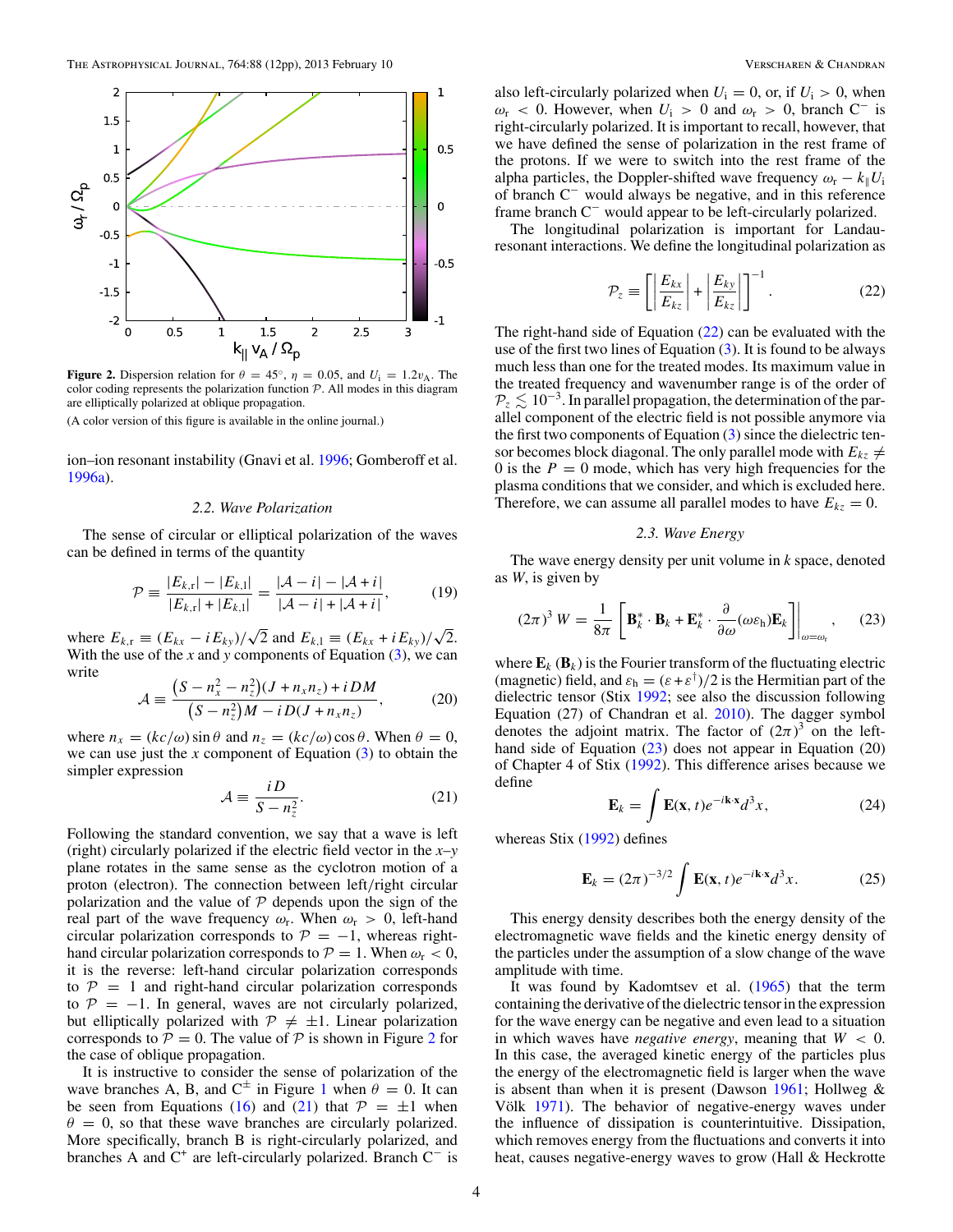(28)

*∂ ∂v*

<span id="page-4-0"></span>

**Figure 3.** Orange (black) color curves indicate positive (negative) values of the wave energy *W* for the different solutions to the dispersion relation for  $\theta = 45^\circ$ ,  $\eta = 0.05$ , and  $U_i = 1.1v_A$ . The blue dotted line indicates  $\omega_r = k_{\parallel} U_i$ . (A color version of this figure is available in the online journal.)

[1966;](#page-11-0) Hollweg & Völk [1971\)](#page-11-0). Similarly, if a negative-energy wave loses energy through a parametric instability, its own amplitude grows, increasing the rate of this instability. This is the so-called *explosive instability* (Oraevsky [1984\)](#page-11-0). We find that the counterpropagating alpha-cyclotron wave C<sup>−</sup> has negative energy for all  $\omega_r > 0$ . This situation is depicted in Figure 3. Negative-energy waves in the presence of an ion beam have been investigated previously by Gnavi et al. [\(1996\)](#page-11-0).

In all cases that we have investigated so far, when the alpha-cyclotron branch merges with the proton-cyclotron or the magnetosonic mode, the resulting branches have negative energy throughout the finite interval of  $k_{\parallel}$  in which the two branches have the same value of  $\omega_r$ . This situation can be seen in Figure 3, where the forward propagating proton-cyclotron wave (branch A) and the alpha-cyclotron wave (branch C−) that propagates backward in the frame of the alpha particles merge.

### 3. QUASILINEAR THEORY

Quasilinear theory provides an approximate, analytical description of wave–particle interactions in a collisionless plasma. One of the central assumptions of this theory is that the fluctuation amplitudes are sufficiently small that they can be described as a superposition of linear waves, and a particle's orbit can be approximated as an unperturbed helix aligned with the background magnetic field. In addition, the theory assumes that the growth or damping rates of the waves are much smaller than the linear wave frequencies. The starting point of this theory is the Vlasov equation,

$$
\frac{\partial f_s}{\partial t} + \mathbf{v} \cdot \frac{\partial f_s}{\partial \mathbf{x}} + \frac{q_s}{m_s} \left( \mathbf{E} + \frac{1}{c} \mathbf{v} \times \mathbf{B} \right) \cdot \frac{\partial f_s}{\partial \mathbf{v}} = 0, \quad (26)
$$

which describes the evolution of the distribution function  $f_s(\mathbf{x}, \mathbf{v}, t)$  of particle species *s* with mass  $m_s$  and charge  $q_s$  under the influence of the electric field **E** and magnetic field **B**. In a constant homogeneous background magnetic field ( $\mathbf{B}_0 = B_0 \hat{\mathbf{e}}_z$ ), a perturbation analysis leads to the following relation for the slow temporal evolution of the distribution function:

$$
\frac{\partial f_s}{\partial t} = \lim_{V \to \infty} \sum_{n = -\infty}^{+\infty} \frac{q_s^2}{8\pi^2 m_s^2} \int \frac{1}{V v_\perp} G v_\perp \delta(\omega_{kr} - k_{\parallel} v_{\parallel} - n \Omega_s)
$$
  
 
$$
\times |\psi_{n,k}|^2 G f_s d^3 k, \qquad (27)
$$

and

where

$$
\psi_{n,k} \equiv \frac{1}{\sqrt{2}} [E_{k,r} e^{i\phi} J_{n+1}(\sigma_s) + E_{k,l} e^{-i\phi} J_{n-1}(\sigma_s)]
$$
  
+ 
$$
\frac{v_{\parallel}}{v_{\perp}} E_{kz} J_n(\sigma_s)
$$
(29)

*∂*

 $\frac{\partial}{\partial v_{\perp}} + \frac{k_{\parallel}v_{\perp}}{\omega_{kr}}$ *ωk*<sup>r</sup>

 $G \equiv \left(1 - \frac{k_{\parallel}v_{\parallel}}{\omega_{k\mathrm{r}}} \right)$ 

(Kennel & Engelmann [1966;](#page-11-0) Stix [1992\)](#page-11-0). The azimuthal angle of the wavevector **k** is defined as  $\phi$ . The parallel and perpendicular components of the velocity in cylindrical coordinates are denoted  $v_{\parallel}$  and  $v_{\perp}$ , respectively. The real part of the frequency that is a solution to the dispersion relation is denoted  $\omega_{kr}$ . The amplitude function  $\psi_{n,k}$  contains the Bessel function of the *n*th order *J<sub>n</sub>* with the argument  $\sigma_s \equiv k_{\perp} v_{\perp}/\Omega_s$ . The quantity *V* is a volume that is related to our Fourier transform convention. We treat the plasma as infinite and homogeneous. In order to make the Fourier transform of a function  $h(x)$  converge, we first multiply this function by a window function *W* that is 1 inside a cubical region of volume *V* centered on the origin and 0 outside this volume. We then take the limit of  $V \to \infty$ .

Equation  $(27)$  shows that, in the framework of quasilinear theory, waves cause particles to diffuse in velocity space. Because of the delta function in Equation (27), particles of species *s* with velocity **v** are affected by waves with wavevector **k** and frequency  $\omega_{kr}$  only if the waves and particles satisfy the resonance condition

$$
\omega_{k\mathbf{r}} - k_{\parallel} v_{\parallel} = n\Omega_s,\tag{30}
$$

where *n* is any integer. Equation  $(30)$  is called the Landauresonance condition when  $n = 0$  and the cyclotron-resonance condition when  $n \neq 0$ . If there are only waves at a single **k** and  $\omega_{k\tau}$ , then the diffusive flux of particles in velocity space is nonzero only within narrow bands of  $v_{\parallel}$  that correspond to the solutions of Equation  $(30)$ . Within those bands, the diffusive flux of particles is tangent to semicircles in the  $v_{\parallel}-v_{\perp}$  plane defined by the equation

$$
(v_{\parallel} - v_{\text{ph}})^2 + v_{\perp}^2 = \text{constant},\tag{31}
$$

where  $v_{ph} \equiv \omega_{kr}/k_{\parallel}$  is the parallel phase velocity of the waves (Kennel  $\&$  Engelmann [1966\)](#page-11-0). When a spectrum of waves is present, velocity-space diffusion is not necessarily limited to narrow bands of  $v_{\parallel}$  values, and particles can instead diffuse throughout an extended region in velocity space. For example, energetic protons undergoing cyclotron interactions with a broad spectrum of non-dispersive ( $k_{\parallel} \ll \Omega_{\rm p}/v_{\rm A}$ ) Alfvén waves with dispersion relation  $\omega_{kr} = k_{\parallel} v_{A}$  scatter along extended semicircular arcs centered on  $v_A \hat{\mathbf{e}}_z$ . In contrast, when wave–particle interactions are limited to the Landau resonance, particles can diffuse over an extended range in velocity space only if the spectrum of waves has a continuous range of  $v_{\rm ph}$  values, because the Landau resonance only arises when  $v_{\parallel} = v_{\text{ph}}$ . At each resonant value of  $v_{\parallel}$ , Landau-resonant interactions lead to diffusion only in  $v_{\parallel}$ , not in  $v_{\perp}$ , and so the extended diffusion paths for Landau-resonant interactions with a spectrum of waves are horizontal lines in the  $v_{\parallel}-v_{\perp}$  plane. For our purposes, it is sufficient to consider the localized velocity-space diffusion that results from waves at a single **k** and  $\omega_{kr}$ . In this case, Equation (31) determines the vector direction of the diffusive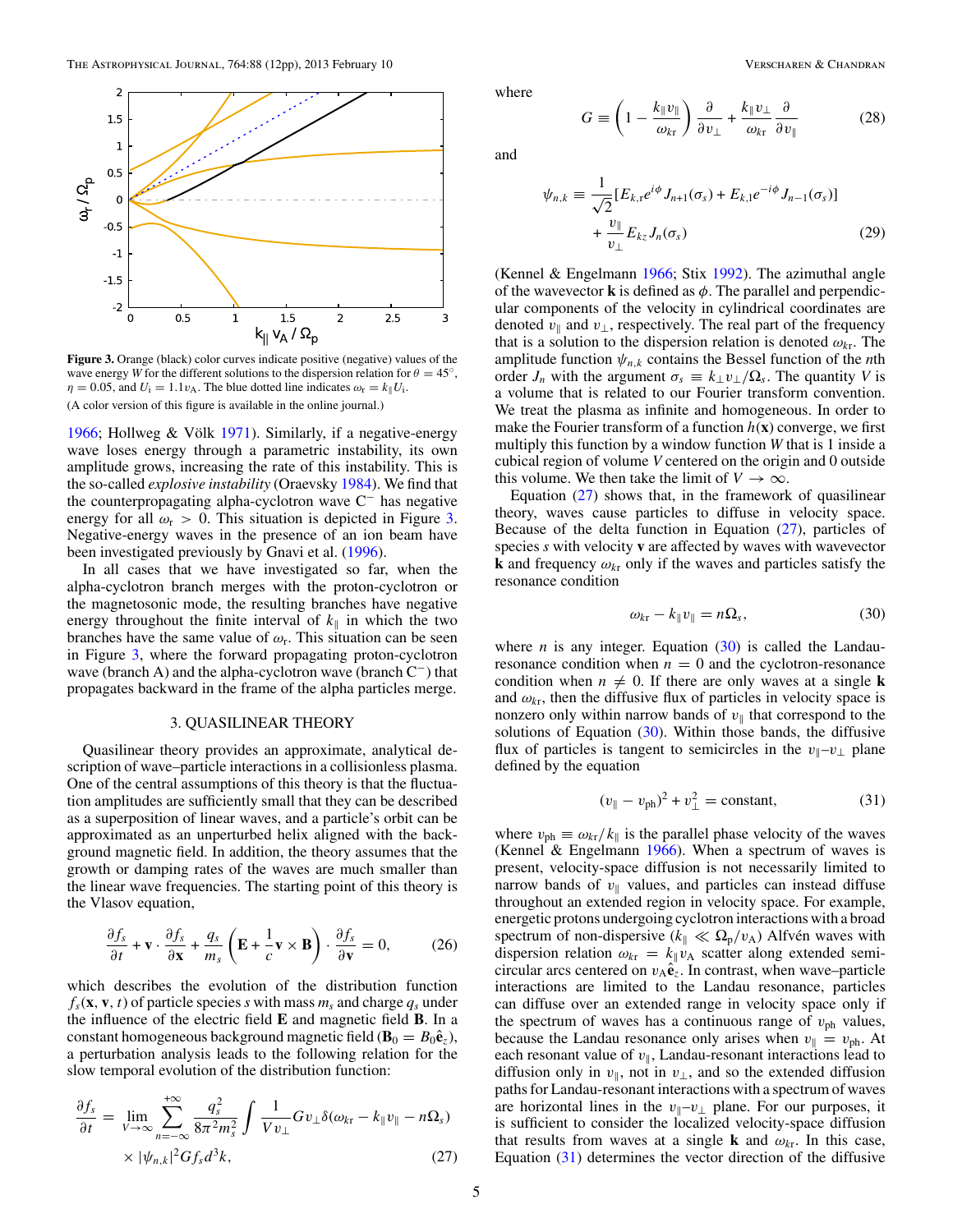<span id="page-5-0"></span>

**Figure 4.** Dispersion relation (black, solid) and cyclotron-resonance condition (red, dashed) for  $\theta = 45^\circ$ ,  $U_i = 1.2v_A$ , and  $\eta = 0.05$ . The blue dotted line represents  $\omega_r = k_{\parallel} U_i$ . The triple-dotted gray line corresponds to  $\omega_r = 0$ . The spread of the resonance lines corresponds to a parallel ion beta of  $\beta_{\parallel i} \simeq 10^{-4}$ for this choice of *η*.

flux, up to a 180 degree ambiguity. This ambiguity can be resolved by noting that the net diffusive particle flux is directed from regions of higher particle concentration to regions of lower particle concentration in velocity space.

Bessel functions have the property  $J_n(0) = \delta_{n,0}$ , which shows that, for "slab" waves with  $k_{\perp} = 0$ , resonances occur only when  $n = -1, 0$ , or 1. We assume that

$$
\sigma_s \ll 1,\tag{32}
$$

set

$$
J_n(\sigma_s) \to \delta_{n,0},\tag{33}
$$

and hence ignore resonances with  $|n| > 1$ . Equation (32) is satisfied for Alfvén/ion-cyclotron waves and magnetosonic/ whistler waves provided  $\omega_{kr} \leq \Omega_p$ ,  $\beta \ll 1$ , and  $\theta$  is not too close to 90◦.

Throughout this paper, we work in the proton rest frame. This means that the parallel particle velocity  $v_{\parallel}$  in the resonance condition [\(30\)](#page-4-0) for the beam particles has two contributions, namely the beam velocity and the offset from the beam center. In some of the figures, we will plot "resonance lines," which represent the condition  $\omega_r - k_{\parallel} v_{\parallel} = n\Omega_i$ . A solution of the resonance condition (Equation  $(30)$ ) corresponds to an intersection of a resonance line and a plot of a dispersion relation  $\omega_{\rm r} = \omega_{\rm kr}$ . Since the distribution function of the alpha particles has a finite thermal width, we also plot a spread of the resonance lines taking particles into account that are slightly faster or slower than the bulk speed of the beam. The two resonance lines with the same *n* then only represent the approximate upper and lower limits of parallel particle speeds that are available in the distribution function. Generally, there are always particles that can fulfill the resonance condition in the area between both plotted resonance lines with equal *n*. This is the only point in our considerations where thermal effects play a role, since we employ the cold-plasma dispersion relation. Some potential resonances are shown in Figure 4. Here we plot the six solutions in this wavenumber*/*frequency range to the dispersion relation, Equation [\(3\)](#page-1-0). The red lines show the first two  $(n = \pm 1)$ cyclotron resonances for alpha particles with parallel velocities  $v_{\parallel} = U_i \pm 0.05v_A$ . We take  $\Delta v_{\parallel} = |v_{\parallel} - U_i|$  to correspond to twice the parallel thermal speed  $v_{\text{thi}} \equiv \sqrt{2k_B T_{\parallel i}/m_i}$  of the alpha



**Figure 5.** Direction of the diffusive particle flux for cyclotron-resonant alpha particles. The regions occupied by thermal protons (alpha particles) are shown as blue (red) filled circles. The arrows and circles show the diffusion paths around the position of the parallel phase speed *v*ph for a cyclotron resonance. The green dashed lines are iso-contours of the kinetic energy in the proton frame. (a)  $U_i$  <  $v_{ph}$ , (b)  $U_i$  >  $v_{ph}$ , and (c)  $v_{ph}$  < 0.

(A color version of this figure is available in the online journal.)

particles on the assumption that there are too few alpha particles with  $\Delta v_{\parallel} > 2v_{\text{thi}}$  to drive a significant instability. This situation corresponds to a plasma with

$$
\beta_{\parallel i} \equiv \frac{8\pi n_i k_B T_{\parallel i}}{B_0^2} = \left(\frac{n_i m_i}{n_p m_p}\right) \left(\frac{v_{\text{thi}}}{v_A}\right)^2 \simeq 10^{-4} \tag{34}
$$

where  $T_{\parallel i}$  is the parallel ion (alpha-particle) temperature. The Landau resonance, which is only acting if  $E_{kz} \neq 0$  or  $k_{\perp} \neq 0$ , is located on resonance lines with a small spread around the line  $\omega_{\rm r} = k_{\parallel} U_{\rm i}$ , which corresponds to the vicinity of the blue dotted line in Figure 4.

### 4. INSTABILITY THRESHOLDS

In this paper, we focus on instabilities driven by the velocityspace diffusion of alpha particles that interact resonantly with the unstable wave. Some possible velocity-space diffusion paths for a beam of alpha particles are shown in Figure 5 for the cyclotron-resonant case and in Figure [6](#page-6-0) for the Landau-resonant case based on the assumption that the particle distribution functions are isotropic about the mean velocity of the particle species. The resonant alpha particles diffuse down the density gradient in velocity space, from larger particle concentrations toward smaller particle concentrations along the diffusion paths. We concentrate on the normal case with positive wave energy first. In this case, if the particles gain energy during the resonant quasilinear diffusion, the energy is taken from the wave, and the wave is damped. On the other hand, if the particles diffuse toward smaller particle energies, then the energy lost by the particles is given to the wave, leading to wave amplification. To see whether particles gain or lose energy, the quasilineardiffusion paths can be compared with curves of constant particle energy, which are circles centered on the origin in the  $v_{\parallel}-v_{\perp}$ plane. The key point demonstrated by Figure 5 is that cyclotronresonant wave–particle interactions cause alpha particles to lose energy if and only if  $0 < v_{ph} < U_i$ . Therefore, if  $W > 0$ , the wavevectors and frequencies of unstable waves must lie above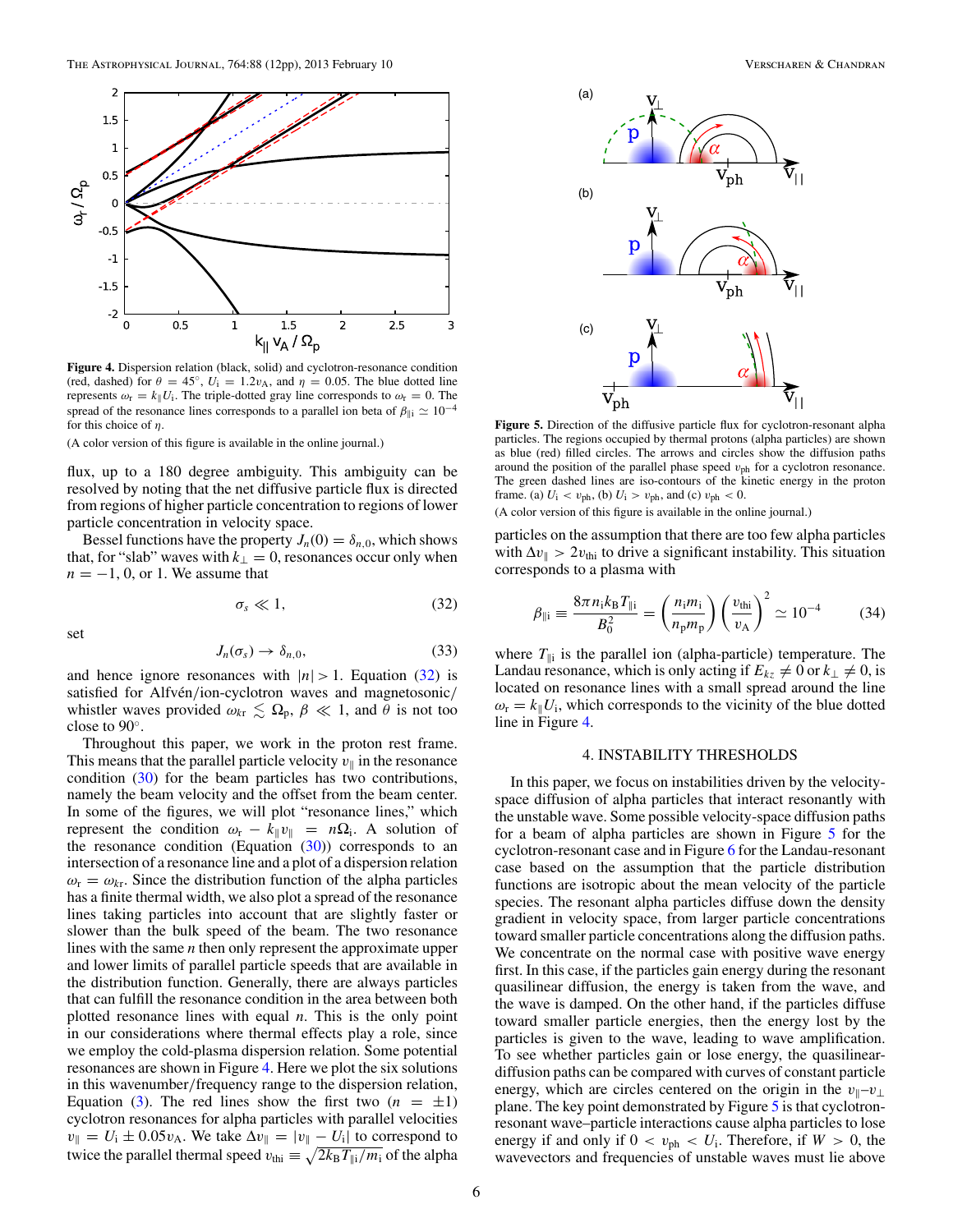<span id="page-6-0"></span>

**Figure 6.** Direction of the diffusive particle flux for Landau-resonant alpha particles. The regions occupied by thermal protons (alpha particles) are shown as blue (red) filled circles. The arrows show the diffusion paths at the position of the parallel phase speed *v*ph for a Landau resonance. The green dashed lines are iso-contours of the kinetic energy in the proton frame. (a)  $U_i \, < \, v_{\text{ph}}$  and (b)  $U_i > v_{ph}$ .

the line  $\omega_r = 0$  and below the line  $\omega_r = k_{\parallel} U_i$  in the  $k_{\parallel} - \omega_r$ plane. Figure 6 demonstrates that the same requirement is also valid for Landau-resonant particles. A mathematical proof of the instability condition  $0 < v_{ph} < U_i$  is given in the [Appendix.](#page-10-0)

For simplicity, we take the protons to be Maxwellian for the purposes of inferring the effects of wave–particle interactions on the waves. We thus neglect proton temperature anisotropy and proton beams. As a consequence, if protons diffuse in velocity space from regions of large particle concentration toward regions of small particle concentration, then they must gain energy. Because the protons are the majority ion species, we expect that proton damping will dominate over the alphaparticle instability drive if thermal protons can resonate with a wave.

The foregoing discussion and the condition  $\sigma_s \ll 1$  imply that a solution of the dispersion relation with  $\mathbf{k} = \mathbf{k}_1, \omega_{k\text{r}} = \omega_1$ , and  $W > 0$  is driven unstable by resonant interactions with an alpha-particle beam that is isotropic about the beam velocity  $U_i$  in *v*-space if and only if the following conditions are satisfied.

- 1. The coordinates  $(k_{1\parallel}, \omega_1)$  lie between two resonance lines with equal *n* with  $n = +1$ ,  $n = 0$ , or  $n = -1$ . If  $(k_{1\parallel}, \omega_1)$ lies between two resonance lines with  $n = -1$ , then we say that the instability is driven by an  $n = -1$  resonance, and likewise for  $n = 0$  and  $n = +1$ .
- 2. For an instability driven by an  $n = +1$  resonance,  $E_{k,1}$  must be nonzero (i.e.,  $P \neq +1$ ). For an instability driven by an  $n = -1$  resonance,  $E_{k,r}$  must be nonzero (i.e.,  $\mathcal{P} \neq -1$ ). For an instability driven by an  $n = 0$  resonance,  $E_{kz}$  or  $k_{\perp}$ must be nonzero.
- 3. The parallel phase velocity of the waves is between zero and the beam speed:  $0 < \omega_1/k_{1\parallel} < U_i$ .
- 4. The wave at  $\mathbf{k}_1$  and  $\omega_1$  does not satisfy the resonance condition Equation [\(30\)](#page-4-0) with thermal protons.

Condition 2 above on the wave polarization follows from substituting Equation  $(33)$  into Equation  $(29)$ . Importantly, a mode with  $W < 0$  that satisfies the above criteria is damped, because an increase in the energy of a negative-energy wave corresponds to a decrease in the wave's amplitude. In the next two subsections, we use the above criteria to determine which



**Figure 7.** Dispersion and polarization for  $U_i = 0.5v_A$ ,  $\eta = 0.05$ , and  $\theta = 0^\circ$ . The color coding shows the polarization P. Only branch C<sup>−</sup> is shown. The two red lines are the resonance lines for  $n = -1$ . The dotted blue line shows the maximum frequency  $\omega_r = k_{\parallel} U_i$ , and the triple-dotted gray line is the minimum frequency  $\omega_r = 0$ .

(A color version of this figure is available in the online journal.)

branches of the dispersion relation are unstable and at which wavenumbers as a function of the beam velocity, the angle of propagation, and the parallel thermal widths of the alpha and proton distributions.

## *4.1. Parallel Case*  $(k_{\perp} = 0)$

The Landau resonance  $n = 0$  can be excluded for fast modes and cyclotron modes when  $k_{\perp} = 0$  because  $E_{kz} = 0$  (so that Landau damping is absent) and because transit-time damping (the other type of  $n = 0$  resonance) requires  $k_{\perp} \neq 0$  (Stix [1992\)](#page-11-0). The counterpropagating alpha-cyclotron mode (branch  $C^-$  in Figure [1\)](#page-2-0) appears to be a candidate for an instability driven by the  $n = -1$  resonance with the alpha-particle beam, because it satisfies the four criteria for instability listed above when  $\omega_{kr} > 0$ , even for modest beam speeds such as  $U_i = 0.5 v_A$ , which can be seen with the aid of Figure 7. However, this mode has negative energy when  $\omega_{k\tau} > 0$ , as illustrated in Figure [3,](#page-4-0) and is therefore stable.

If  $\beta_{\parallel i}$  is sufficiently large, then alpha particles can satisfy the  $n = +1$  resonance condition with the Alfven/proton-cyclotron wave (branch A in Figure [1\)](#page-2-0) and potentially drive this mode unstable. To the best of our knowledge, such a parallel Alfvén instability has not been described previously in the literature, although it might play an important role in the solar wind. We note, however, that our approximations break down when  $\beta \gtrsim 1,$ because we have approximated the wave frequencies using the cold-plasma dispersion relation. In order to investigate parallel Alfvén/cyclotron instabilities at large  $\beta_{\parallel i}$  rigorously, a more sophisticated approach based on the full hot-plasma dispersion relation would be needed.

Although the counterpropagating alpha-cyclotron branch C<sup>−</sup> is stable when  $k_{\perp} = 0$ , the fast-magnetosonic/whistler mode becomes unstable at sufficiently large  $U_i$  due to the  $n = -1$ resonance with the alpha particles. When  $\Delta v_{\parallel} = 2v_{\text{thi}} = 0.35v_{\text{A}}$ , the minimum value of  $U_i$  for this instability is  $\approx 1.7 v_A$ . With the given alpha-particle density, this situation corresponds to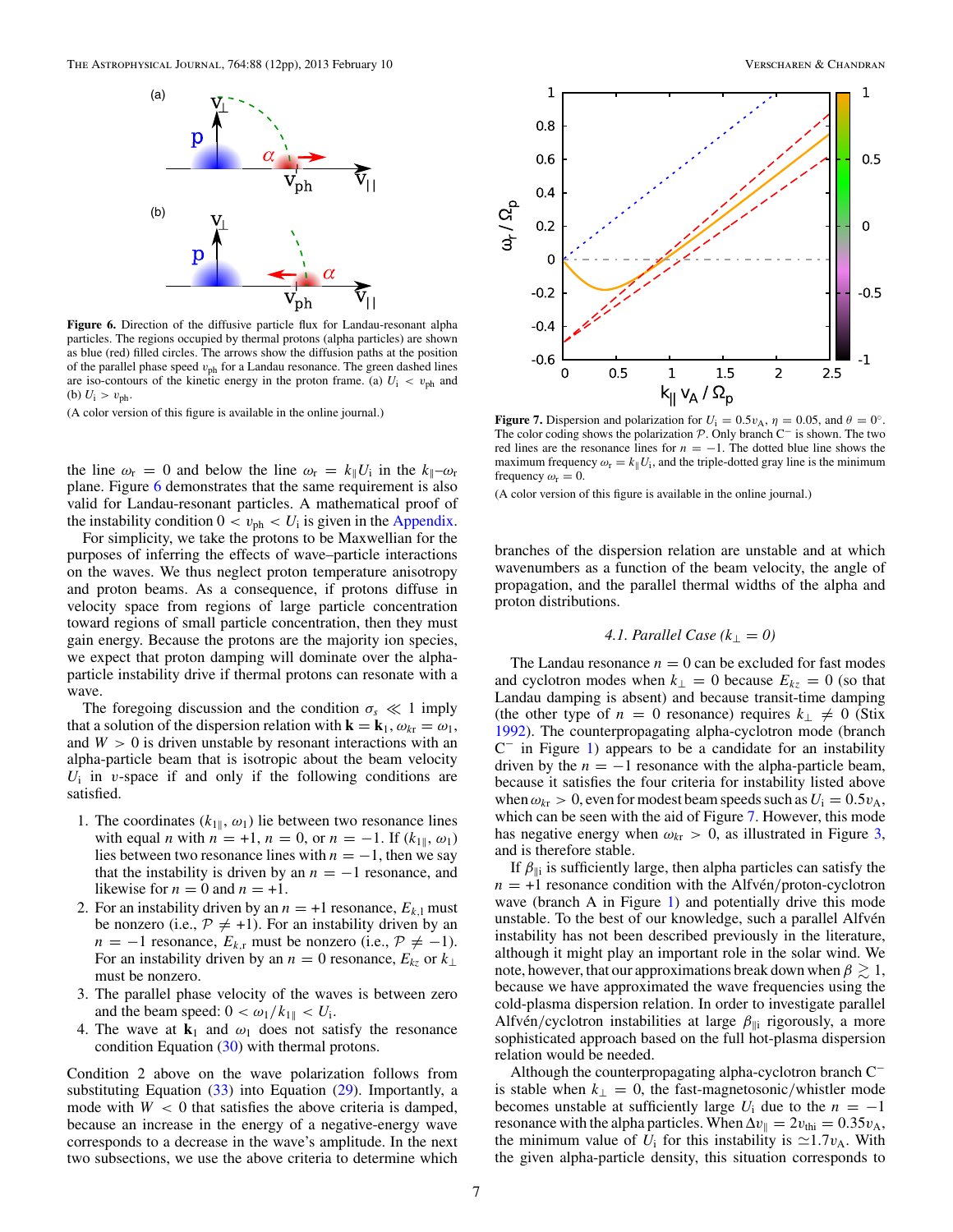<span id="page-7-0"></span>

**Figure 8.** Dispersion relation and polarization of the branches B and C<sup>−</sup> for  $\eta = 0.05$  and  $\theta = 0$ . The color coding shows the polarization P. The resonance lines for  $n = -1$  are shown for different thermal speeds. The dotted blue line shows the maximum frequency  $\omega_r = k_{\parallel} U_i$ , and the triple-dotted gray line is the minimum frequency  $\omega_r = 0$ . Left:  $U_i = 1.7v_A$ . The thermal spread corresponds to  $\Delta v_{\parallel} = 2v_{\text{th}} = 0.05v_A$  for the red resonance lines and to  $\Delta v_{\parallel} = 2v_{\text{th}} = 0.35v_A$  for the green resonance lines. Right:  $U_i = 1.5v_A$  and  $\Delta v_{\parallel} = 2v_{\text{thi}} = 0.7v_A$ .

a plasma with  $\beta_{\parallel i} \simeq 0.006$ . These parameters are illustrated on the left-hand side in Figure 8, and it can be seen from this figure that this instability satisfies all four criteria in the above list. This instability corresponds to the parallel magnetosonic instability discussed by Daughton & Gary [\(1998\)](#page-11-0) and Gary et al. [\(2000a\)](#page-11-0), and sets in at a typical wavenumber of the order of the inverse proton inertial length  $\Omega_{\rm p}/v_{\rm A}$ . The left-hand side in Figure 8 furthermore shows that at this drift speed but at a lower thermal speed the resonance lines do not intersect with the plot of the dispersion relation of the magnetosonic branch. This lower thermal speed represents a situation with a lower  $\beta_{\parallel i}$ provided the fractional number density  $\eta$  is constant. As  $\Delta v_{\parallel}$ is decreased below  $0.3v_A$ , it becomes increasingly difficult to excite this instability for two reasons. First, the value of *U*<sup>i</sup> needs to be increased simply in order to get the  $n = -1$  resonance line to intersect the dispersion-relation curve for the forwardpropagating fast-magnetosonic*/*whistler mode. Second, at these larger values of *U*i, the fast-magnetosonic*/*whistler branch B merges with the counterpropagating alpha-cyclotron branch C<sup>−</sup> throughout a finite interval of  $k_{\parallel}$  (i.e., they have the same value of  $\omega_{kr}$ ). Within this interval,  $W < 0$  for both modes, and any intersection of an  $n = -1$  resonance line with either mode's dispersion relation is unable to generate an instability according to the above four criteria.

As *v*thi is increased, our quasilinear*/*cold-plasma analysis suggests that the threshold for this instability moves to smaller *U*i, because larger alpha-particle thermal speeds enable the alpha-particle  $n = -1$  resonance lines to intersect with the fastmagnetosonic*/*whistler dispersion relation at smaller values of  $U_i$ . This situation is shown on the right-hand side of Figure 8. With  $\eta = 0.05$ , this situation corresponds to  $\beta_{\parallel i} \simeq 0.02$ . The growth rate dependence of the magnetosonic instability on the thermal speed of the beam has been calculated by Daughton & Gary [\(1998\)](#page-11-0) for a proton-beam plasma. In qualitative agreement with our arguments, they have shown that the growth rate increases for higher temperatures of the beam.

# *4.2. Oblique Case*  $(k_{\perp} \neq 0)$

A moderate obliquity does not significantly change the structure of the dispersion branches A, B, and  $C^{\pm}$  in Figure [1.](#page-2-0) It does, however, change the polarization. When  $k_{\perp} \neq 0$ , the waves are in general elliptically polarized and can interact with particles via both the  $n = +1$  and  $n = -1$  cyclotron resonances. Furthermore, Landau-resonant interactions (with  $n = 0$ ) are now possible, because *Ekz* becomes nonzero for oblique waves, and the nonzero value of  $k_{\perp}$  allows for transit-time damping.

The magnetosonic instability that was present in the parallel case (Section [4.1\)](#page-6-0) is also present in the oblique case. However, whereas the parallel magnetosonic mode resonantly interacts with the alpha particles only through the  $n = -1$  cyclotron resonance, the oblique magnetosonic mode can interact with alpha particles through either the  $n = -1$  cyclotron resonance or the *n* = 0 Landau resonance. For low drift speeds  $U_i \gtrsim v_A$ , the resonance condition with  $n = 0$  is fulfilled at lower values for  $k_{\parallel}$  than the resonance condition with  $n = -1$ . The two resonance conditions are therefore expected to act on the magnetosonic mode in different wavenumber regimes. In the small-wavenumber limit, the fast-wave dispersion relation is  $\omega_{k\tau} = k v_A$ , and the instability condition  $U_i > \omega_{k\tau}/k_{\parallel}$  becomes  $U_i > v_A / \cos \theta$ . This argument suggests that the threshold value of the drift speed for the oblique magnetosonic instability is higher at larger *θ*.

The intersection of the  $n = -1$  resonance line with the dispersion relation for proton-cyclotron waves can fulfill constraint 2 for oblique waves due to their elliptical polarization. To fulfill constraint 4, the drift speed should be larger than  $U_i \approx 1.2v_A$ . Then the intersection of the resonance line and the dispersion relation for oblique Alfvén/proton-cyclotron waves occurs at low enough frequencies and wavenumbers ( $k_{\parallel}v_{A}/\Omega_{p} \lesssim 1$ ) that proton damping can be ignored. This is the situation in Figure [9,](#page-8-0) which also shows the wave polarization. We identify this instability with the Alfvén I instability discussed by Gary et al.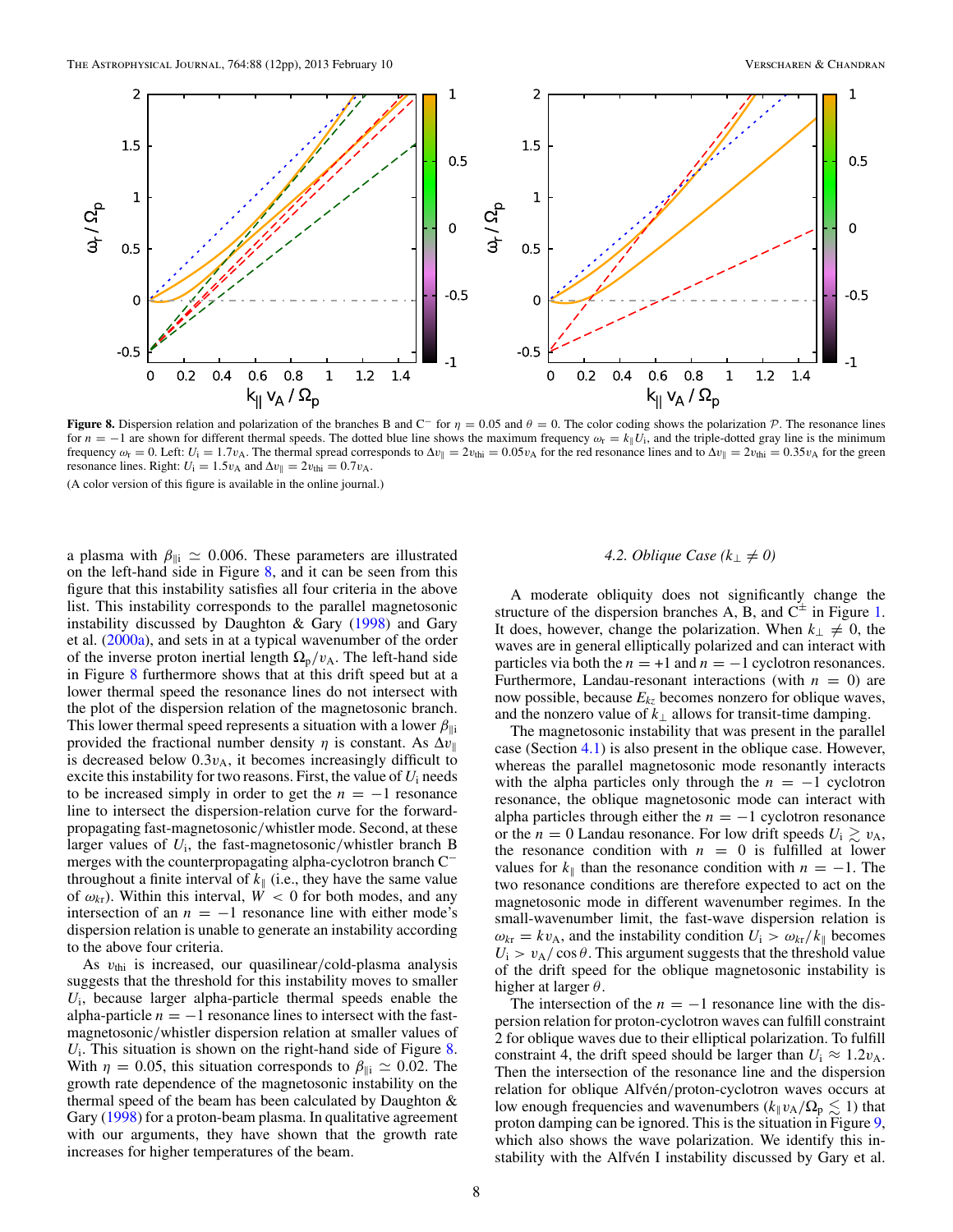<span id="page-8-0"></span>

**Figure 9.** Dispersion relation and polarization for the wave branches A and C−. The same parameter set as in Figure [4](#page-5-0) is used. The color coding shows the value of the polarization function P.

[\(2000b\)](#page-11-0). It begins at  $U_i \gtrsim 1.2v_A$ . There is a finite interval of  $k_{\parallel}$  in which the proton-cyclotron wave and the counterpropagating alpha-cyclotron wave (branches A and C<sup>−</sup> in Figure [1\)](#page-2-0) merge—i.e., in which the two waves have the same value of  $\omega_{kr}$ . Within this wavenumber interval, both waves have negative energy, and neither is driven unstable by resonant particles.<sup>4</sup>

Another instability that becomes possible at oblique propagation is the so-called Alfvén II instability. We identify this instability with the forward-propagating proton-cyclotron mode, when this mode is driven unstable by Landau-resonant interactions with the alpha-particle beam. According to the third of the four criteria laid out at the beginning of Section [4,](#page-5-0) this instability requires that  $U_i > \omega_{kr}/k_{\parallel}$ . The parallel phase velocity  $\omega_{kr}/k_{\parallel}$  of the proton-cyclotron wave is  $v_A$  for  $k_{\parallel} \ll \Omega_p/v_A$  and decreases toward zero at  $k_{\parallel} \rightarrow \infty$ . Thus, the condition  $U_i > \omega_{k} / k_{\parallel}$  is always satisfied for positive  $U_i$  provided that  $k_{\parallel}$  is sufficiently large. However, if  $k_{\parallel}$  is too large, criterion 4 in the above list is not satisfied, because  $\omega_{kr} \sim \Omega_p$  and the wave is damped by cyclotron-resonant interactions with protons. In order to avoid proton-cyclotron damping,  $k_{\parallel}$  must be  $\leq \Omega_p/v_A$  (the precise upper limit depends upon the value of  $\beta_{\parallel}$  for the protons). In order to have  $U_i > \omega_{kr}/k_{\parallel}$  at  $k_{\parallel} < \Omega_p/v_A$ ,  $U_i$  must exceed  $\simeq 0.8v_A$ , which is the approximate threshold value of  $U_i$  for this instability. This case is shown in Figure 10. Criterion three in the above list of four criteria, combined with the Landau-resonance condition  $\omega_{k}$  / $k_{\parallel} = v_{\parallel}$ , imply that only alpha particles with  $v_{\parallel} < U_i$ can drive the Alfven II instability. As  $U_i$  is increased beyond  $v_A$ , fewer and fewer alpha particles can undergo a Landau resonance with the proton-cyclotron wave, and thus there is an upper limit on  $U_i$  for the Alfven II instability. As  $\beta_{\parallel i}$  increases for the alpha particles, this upper limit increases.

There is evidence in previous treatments of beam instabilities that another kinetic effect may weaken or suppress the oblique instabilities in certain parameter regimes. It was found by



**Figure 10.** Dispersion relation and polarization for the wave branch A with  $\theta = 45^\circ$ ,  $\eta = 0.05$ , and  $U_i = 0.8v_A$ . The color coding shows the value of the polarization function P. The resonance lines represent the Landau resonance with  $n = 0$  and  $\Delta v_{\parallel} = 2v_{\text{thi}} = 0.1v_{\text{A}}$ . Only resonance lines below the line  $\omega_r = k_{\parallel} U_i$  can drive the Alfven II instability according to criterion 3. (A color version of this figure is available in the online journal.)

Montgomery et al. [\(1976\)](#page-11-0) in a proton-beam plasma that the oblique Alfvénic instability (which corresponds to Alfvén II, according to Daughton & Gary [1998\)](#page-11-0) shows a higher growth rate at greater values of  $T_e/T_p$ , whereas the cyclotron-resonant magnetosonic instability does not. Montgomery et al. [\(1976\)](#page-11-0) interpreted this result as a consequence of Landau damping of these modes by electrons. At higher electron temperatures, the gradients of the electron distribution function in velocity space become smaller since the width of the distribution function increases. The influence of electron Landau damping is determined by these gradients and, therefore, mitigated at higher electron temperatures. In our model, the Landau-resonance condition for electrons would correspond to resonance lines that are very widely spread due to their large thermal speed. Therefore, almost all waves with  $P_z \neq 0$  in our frequency range can undergo electron Landau damping. The Alfvén I instability may not be as strongly influenced by this effect as the Landauresonant instabilities since the Alfvén I instability generally shows higher growth rates in the numerical solutions of the hot-plasma dispersion relation under typical parameters (e.g., Gary et al. [2000b\)](#page-11-0). This effect may also be the reason why Montgomery et al. [\(1976\)](#page-11-0) find that the oblique magnetosonic instability has a significant growth rate over only a very small range of the plasma parameters, and why Gary et al. [\(2000b\)](#page-11-0) do not discuss this mode for a proton-alpha plasma. The details of this effect, however, require a deeper study and are beyond the scope of this work.

### 5. DISCUSSION AND CONCLUSIONS

In this paper, we use quasilinear theory to explain the thresholds for Alfvén/ion-cyclotron and magnetosonic/whistler instabilities driven by resonant interactions with an alphaparticle beam in low-*β* plasmas. Our arguments rely upon three properties of the wave modes in question: the real part of the wave frequency  $\omega_{kr}$ , the polarization of the wave electric field, and the sign of the wave energy density *W*. (See Section [2.3](#page-3-0) for

<sup>&</sup>lt;sup>4</sup> Within this wavenumber interval, the wave frequency is complex, and for one of the two branches the solution to the cold-plasma dispersion relation has a positive imaginary part. We neglect this type of instability in our discussion for the reasons discussed in the Introduction.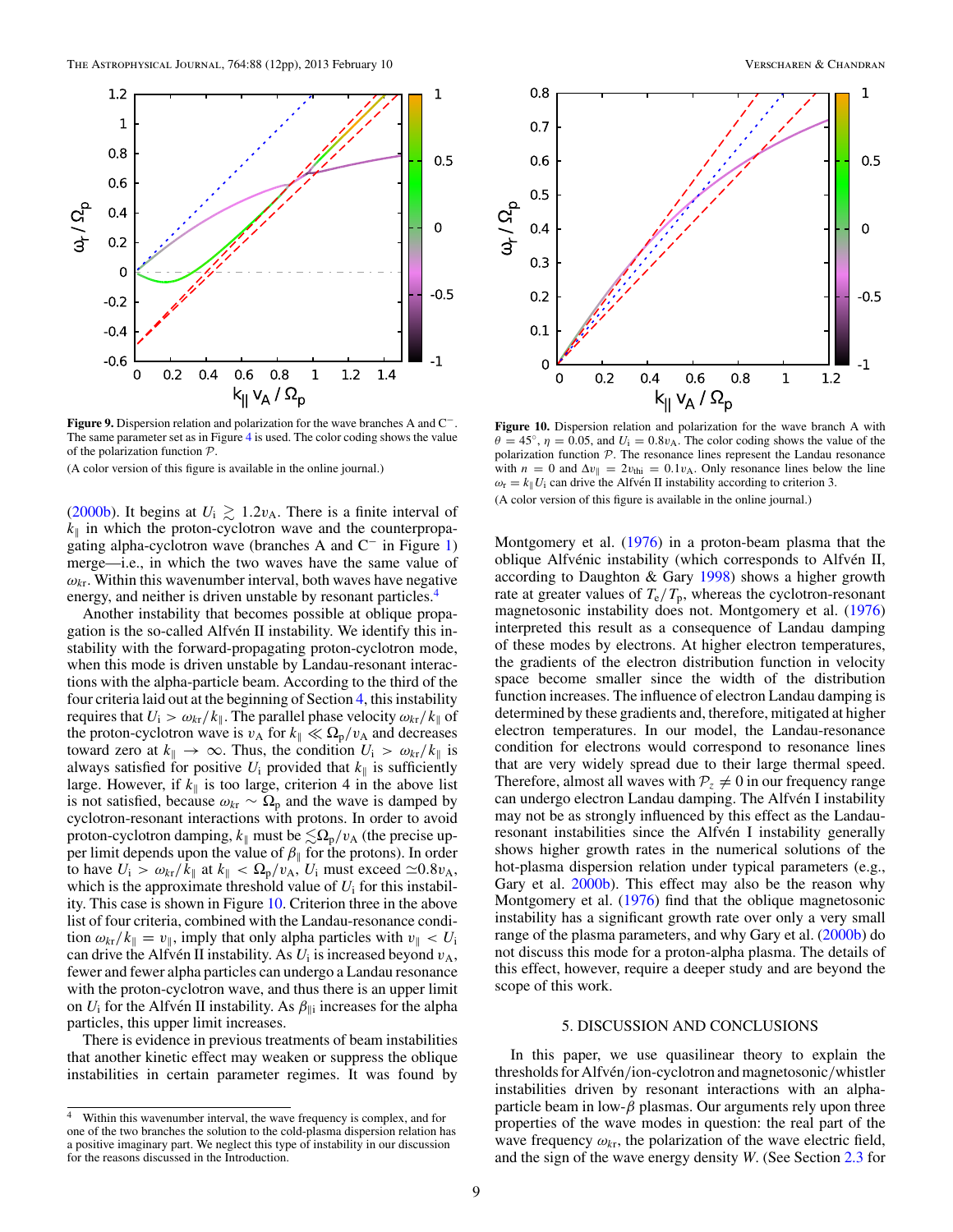a discussion of negative-energy waves.) To obtain approximate values for these quantities as functions of the wavevector **k**, we have used the cold-plasma approximation, taking into account the finite electron mass.

The general considerations that determine whether a wave is driven unstable by resonant interactions with a beam of alpha particles are the following. First, in order for a wave to be unstable at some value of  $k_{\parallel}$ , it cannot undergo cyclotron-resonant interactions with the thermal protons at that  $k_{\parallel}$ , since such interactions would strongly damp the wave. Second, the wave and alpha particles must satisfy the wave–particle resonance condition, Equation [\(30\)](#page-4-0). Third, the resonant wave–particle interactions must cause the alpha particles to lose energy, so that the wave can gain energy and grow. (This statement assumes that  $W > 0$ ; more details on the stability and instability of negativeenergy waves are given in Section [4\)](#page-5-0). As we show in Section [4](#page-5-0) and in the [Appendix,](#page-10-0) resonant wave–particle interactions cause alpha particles with a distribution function that is isotropic about their mean velocity to lose energy when  $0 < \omega_{k} / k_{\parallel} < U_i$ , where  $U_i$  is the speed of the alpha-particle beam, and all quantities (e.g.,  $\omega_{k\tau}$ ,  $U_i$ ) are measured in the proton rest frame. Fourth, the wave polarization must satisfy the following conditions. In order for a wave to be driven unstable by an  $n = +1$  ( $n = -1$ ) cyclotron resonance,  $E_{k,1}(E_{k,r})$  must be nonzero. When  $k_{\perp} = 0$ , a wave can be driven unstable by the  $n = 0$  Landau resonance only when  $E_{kz} \neq 0$ .

When we apply these considerations to parallel waves with  $k_{\perp} = 0$ , we find that alpha particles are unable to drive resonant instabilities when  $\Delta v_{\parallel} = 2v_{\text{thi}}$  is much smaller than 0.35. When  $\Delta v_{\parallel} \simeq 0.35$ , our criteria suggest that the magnetosonic/whistler wave becomes unstable via the  $n = -1$  resonance when  $U_i$  exceeds ∼1*.*7*v*A, consistent with previous numerical results (Li & Habbal [2000;](#page-11-0) Gary et al. [2000a\)](#page-11-0). Our arguments suggest that this minimum threshold on  $U_i$  decreases slightly as the parallel thermal speed of the ions increases further. Our arguments also suggest that as  $v_{\text{thi}}$  (and therefore  $\beta_{\parallel i}$ ) increases, the alpha particles eventually drive the proton-cyclotron wave (branch A in Figure [1\)](#page-2-0) unstable in the  $n = +1$  resonance. We note, however, that our conclusions about the high- $\beta_{\parallel i}$  case must be treated with caution, because of our use of the cold-plasma dispersion relation.

When we apply the above instability criteria to oblique waves with  $k_{\perp} \neq 0$ , we find that the magnetosonic mode can still be unstable, but that it can now be rooted in either the cyclotron resonance  $(n = -1)$  or the Landau resonance  $(n = 0)$ . The minimum threshold to excite the oblique magnetosonic instability via the Landau resonance is somewhat smaller than for the parallel magnetosonic instability, and also less dependent on *v*thi. The wavenumbers at which the mode is unstable when driven by the  $n = 0$  resonance are smaller than the unstable wavenumbers for oblique magnetosonic instabilities driven by the  $n = -1$  resonance. At these smaller wavenumbers, the dispersion relation of the magnetosonic mode for the  $n = 0$  resonant instability can be approximated by  $\omega_{k\tau} \approx$  $k_{\parallel}v_{\rm A}/\cos\theta$ , which leads to an instability threshold of  $U_i \gtrsim$  $v_A$ / cos  $\theta$  according to the instability criterion 3 introduced in Section [4.](#page-5-0) At oblique propagation, there are also two types of Alfvén/cyclotron instabilities that are not present at parallel propagation. The first of these, the "Alfvén I" instability, is driven by the  $n = -1$  cyclotron resonance. Our analysis suggests that this instability requires  $U_i \gtrsim 1.2v_A$ , which is consistent with the numerical results of Gary et al. [\(2000b\)](#page-11-0) for a plasma with  $T_e/T_p = 4$ . Our physical interpretation of

**Table 1** Summary of the Unstable Modes and Their Thresholds

| Resonance           | Threshold                   |
|---------------------|-----------------------------|
| $n=-1$              | $\sim 1.7 v_{\rm A}$        |
| $n = 0$ or $n = -1$ | $\geq v_{\rm A}/\cos\theta$ |
| $n=-1$              | $\sim$ 1.2 $v_A$            |
| $n=0$               | $\sim 0.8 v_{\rm A}$        |
|                     |                             |

**Notes.** The three oblique instabilities may depend on  $T_e/T_p$  as described in Section [4.2.](#page-7-0)

<sup>a</sup> The oblique magnetosonic mode can be driven unstable by two different resonances. The  $n = 0$  resonance has the lower threshold given in this table and occurs then at lower wavenumbers compared to the  $n = -1$  resonance.

this instability threshold is that it is the minimum value of  $U_i$  for which alpha particles can resonate with the proton-cyclotron wave (branch A in Figure [1\)](#page-2-0) through the  $n = -1$ resonance at a wavenumber  $k_{\parallel}$  that is sufficiently small to avoid strong cyclotron damping by the protons. The second oblique instability, the so-called Alfvén II instability (Daughton  $&$  Gary [1998;](#page-11-0) Gary et al. [2000b\)](#page-11-0), is driven by the  $n = 0$  Landau resonance. Our arguments suggest that this instability requires that  $U_i \gtrsim 0.8 v_A$ , consistent with the numerical results of Gary et al. [\(2000b\)](#page-11-0) for the case in which  $T_e/T_p = 4$ . This lower threshold on  $U_i$  is the minimum beam speed for which the proton-cyclotron wave (branch A in Figure [1\)](#page-2-0) can undergo a Landau  $(n = 0)$  resonance with the alpha particles at a  $k_{\parallel}$  that is sufficiently small to avoid strong proton-cyclotron damping. We note, however, as discussed in Section [4.2,](#page-7-0) that the Alfvénic instabilities and the oblique magnetosonic instability may weaken as  $T_e/T_p$  decreases because of the more efficient electron Landau damping of these modes. This effect may lead to a weakening or suppression of these instabilities in the fast solar wind, where  $T_e$  is typically smaller than  $T_p$  by a factor of a few. A summary of our findings for the instability thresholds of oblique and parallel waves is given in Table 1.

The principal utility of our analysis is that it provides a conceptual framework for understanding previous numerical results on the different instability thresholds, including the finding that the instability threshold drops from  $U_i \gtrsim 1.7v_A$ for parallel propagation to  $U_i \gtrsim 0.8 v_A$  for oblique propagation. Our discussion also describes the different conditions under which cyclotron resonances (either  $n = +1$  or  $n = -1$ ) and the Landau resonance  $n = 0$  are important.

The wider importance of this topic is that beam-driven instabilities place an interplanetary "speed limit" on alphaparticle beams. As demonstrated in numerous previous studies (Marsch & Livi [1987;](#page-11-0) Daughton et al. [1999;](#page-11-0) Gary et al. [2000b,](#page-11-0) [2003;](#page-11-0) Goldstein et al. [2000;](#page-11-0) Reisenfeld et al. [2001;](#page-11-0) Kaghashvili et al.  $2003$ ; Hellinger et al.  $2003$ ; Hellinger & Trávníček  $2011$ ), when *U*<sup>i</sup> exceeds the threshold for a beam instability, exponential growth of the unstable wave and the resulting wave–particle interactions decelerate the beam and limit the beam speed to approximately the marginally stable value. If this scenario is correct, then it is the instability with the smallest  $U_i$ -threshold that is most important for limiting the beam speed in the solar wind. At low  $\beta$ , the instability with the lowest threshold is the Alfven II instability, at least when  $T_e/T_p$  is sufficiently large (see discussion in Section [4.2\)](#page-7-0). At  $T_e/T_p \leq 1$ , the Alfvén II instability may be more difficult to excite, in which case the instability with the lowest instability threshold could become the Alfvén I instability. Regardless of which instability has the lowest beam-speed threshold, each of the instabilities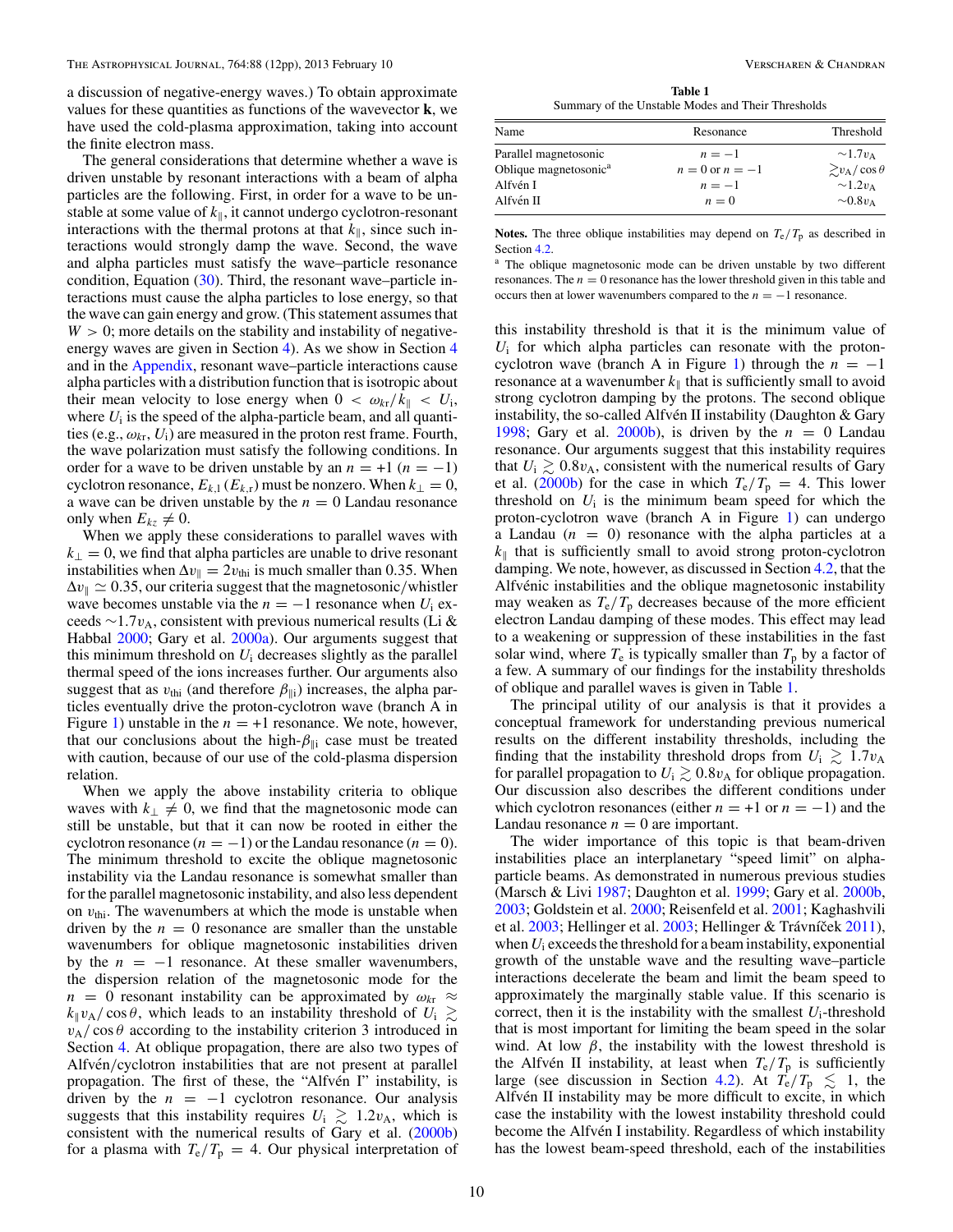<span id="page-10-0"></span>that we have investigated has a threshold value of  $U_i$  that is normalized to the Alfvén speed. Because  $v_A$  decreases with increasing heliocentric distance *r* outside of the solar corona, if instabilities limit the value of  $U_i$  to  $\simeq v_A$  in the solar wind, then they lead to ongoing deceleration of the alpha-particle beam at  $r > r_{\text{min}}$ , where  $r_{\text{min}}$  is the radius at which  $U_i$  first reaches a value  $\sim v_A$  as the alpha particles flow away from the Sun. This scenario of deceleration by beam-driven instabilities is consistent with *Helios* measurements showing that  $U_i \leq v_A$  at 0.3 AU  $\langle r \rangle$  1 AU and *Ulysses* observations of proton beams at up to  $r = 3$  AU (Marsch et al. [1982;](#page-11-0) Goldstein et al. [2000\)](#page-11-0).

Another reason that beam-driven instabilities could be important in the solar wind is that they could lead to an inverse cascade of wave power from large  $k_{\parallel}$  to smaller  $k_{\parallel}$ . In this picture, the ion beams generate Alfvén/cyclotron waves at *ω* ∼  $\Omega$ <sub>p</sub> and  $k_{\parallel} \sim \Omega_{\rm p}/v_{\rm A}$ . In the MHD limit ( $k \ll \Omega_{\rm p}/v_{\rm A}$ ), an Alfvén wave can decay into another Alfvén wave, which propagates in the opposite direction, and a slow mode wave, which propagates in the same direction as the mother wave, a process called "the parametric instability" (Sagdeev & Galeev [1969;](#page-11-0) Cohen & Dewar [1974\)](#page-11-0). The daughter Alfvén wave has a slightly smaller  $k_{\parallel}$  and  $\omega$ than the mother wave, and over time the parametric instability leads to an inverse cascade, as described by Cohen & Dewar [\(1974\)](#page-11-0), Kuznetsov [\(2001\)](#page-11-0), and Chandran [\(2008\)](#page-11-0) for a weak turbulence scenario at low beta and  $k \ll \Omega_p/v_A$ . Hybrid numerical simulations have shown that a similar parametric instability and inverse cascade occur at  $k \sim \Omega_{\rm p}/v_{\rm A}$  (Markovskii et al. [2009;](#page-11-0) Matteini et al. [2010;](#page-11-0) Verscharen et al. [2012b\)](#page-11-0). An inverse cascade at  $k \sim \Omega_p/v_A$  feeds energy into the low-frequency MHD regime, where the MHD inverse cascade can continue transferring energy to lower frequencies. This scenario is consistent with observations from the *ACE* satellite (Stawarz et al. [2010\)](#page-11-0), which show evidence for energy transfer from small to large scales when the solar wind is in a state of high cross-helicity. An inverse cascade could produce "slab-like" magnetic fluctuations in the solar wind with  $k_{\parallel} \leq k_{\perp}$  over a broad range of parallel wavenumbers, which could lead to efficient scattering of energetic particles (Jokipii [1966;](#page-11-0) Kulsrud & Pearce [1969\)](#page-11-0). In contrast, the quasi two-dimensional fluctuations with  $k_{\perp} \gg k_{\parallel}$  produced by the forward Alfvén-wave energy cascade (Shebalin et al. [1983;](#page-11-0) Goldreich & Sridhar [1995;](#page-11-0) Oughton et al. [1995;](#page-11-0) Verscharen et al. [2012a\)](#page-11-0) are highly ineffective at scattering energetic particles (Bieber et al. [1994;](#page-11-0) Chandran [2000;](#page-11-0) Yan & Lazarian [2002\)](#page-11-0). Further investigations of this inverse cascade will be an interesting task for a future study, which could eventually connect plasma instabilities and turbulence to the transport of energetic particles in the solar wind.

We appreciate helpful discussions with Joe Hollweg, Marty Lee, and Phil Isenberg. This work was supported in part by grant NNX11AJ37G from NASA's Heliophysics Theory Program, NASA grant NNX12AB27G, NSF*/*DOE grant AGS-1003451, and DOE grant DE-FG02-07-ER46372.

### APPENDIX

# PROOF THAT AN ISOTROPIC DISTRIBUTION OF BEAM PARTICLES LOSES ENERGY FROM RESONANT INTERACTIONS WITH WAVES SATISFYING  $0 < \omega_{\text{kr}}/k_{\parallel} < U_{\text{i}}$

In this Appendix, we consider the way that the particle kinetic energy changes in response to resonant wave–particle interactions. The kinetic energy density in the proton rest frame

of particle species *s* is  $\mathcal{E} = 0.5m_s \int f_s \mathbf{v}^2 d^3 v$ . Since we have taken  $f_s$  to be independent of spatial position  $\mathbf{x}, \mathcal{E}$  is a function of *t* alone, and we can write

$$
\frac{d\mathcal{E}}{dt} = \frac{1}{2}m_s \int \mathbf{v}^2 \frac{\partial f_s}{\partial t} d^3 v.
$$
 (A1)

Using Equation  $(27)$  to describe the quasilinear evolution of  $f_s$ , we can rewrite Equation  $(A1)$  as

$$
\frac{d\mathcal{E}}{dt} = \lim_{V \to \infty} \sum_{n = -\infty}^{+\infty} \frac{q_s^2}{8\pi m_s} \int d^3k \int_{-\infty}^{+\infty} dv_{\parallel}
$$

$$
\times \int_0^{+\infty} dv_{\perp} \frac{\left(v_{\perp}^2 + v_{\parallel}^2\right)}{V} G v_{\perp}
$$

$$
\times \delta(\omega_{kr} - k_{\parallel} v_{\parallel} - n\Omega_s) |\psi_{n,k}|^2 G f_s. \tag{A2}
$$

We assume that  $f_s$  is isotropic about the beam velocity  $U_i \hat{\mathbf{e}}_z$  and monotonically decreasing with distance from  $U_i \hat{\mathbf{e}}_z$  in velocity space, i.e.

$$
f_s = f_s((\mathbf{v} - U_i \hat{\mathbf{e}}_z)^2), \tag{A3}
$$

$$
f'_s \leqslant 0,\tag{A4}
$$

where the prime indicates the derivative with respect to the argument of  $f_s$  in Equation (A3). Applying the *G*-operator to  $f_s$ yields

$$
Gf_s = 2v_\perp \left(1 - \frac{k_\parallel U_i}{\omega_{k\tau}}\right) f'_s.
$$
 (A5)

The first *G*-operator in Equation (A2) can be eliminated by integration by parts, leading to

$$
\frac{d\mathcal{E}}{dt} = \int I_k \, d^3k,\tag{A6}
$$

where

$$
I_k = \left(1 - \frac{k_{\parallel} U_i}{\omega_{k\tau}}\right) \left[ \lim_{V \to \infty} \frac{q_s^2}{2\pi m_s} \sum_{n=-\infty}^{+\infty} \int_{-\infty}^{+\infty} dv_{\parallel} \times \int_{0}^{+\infty} dv_{\perp} \frac{v_{\perp}^3}{V} \delta(\omega_{k\tau} - k_{\parallel} v_{\parallel} - n\Omega_s) |\psi_{n,k}|^2 |f'_s| \right].
$$
 (A7)

The quantity  $I_k$  describes the contribution to  $d\mathcal{E}/dt$  from waves at wave vector **k**.

All terms on the right-hand side of Equation  $(A7)$  are positive semi-definite except for the quantity

$$
g = 1 - \frac{k_{\parallel} U_{\rm i}}{\omega_{\rm kr}},\tag{A8}
$$

which can be positive or negative depending on the ratio of *U*<sup>i</sup> to  $v_{\rm ph} = \omega_{\rm kr}/k_{\parallel}$  and the sign of  $v_{\rm ph}$ . The sign of  $I_k$  is then negative if and only if: (1)  $g < 0$ ; and (2)  $|\psi_{n,k}|^2 \neq 0$  and  $f'_s \neq 0$  (meaning  $f'_{s}$  < 0 given Equation (A4)) for at least some subset of the particles that satisfy the resonance condition. The case in which  $f'_{s} = 0$  for all resonant particles is not relevant to ion beams in the solar wind, and so we do not consider this case further. The quantity  $|\psi_{n,k}|^2$  can vanish if the wave amplitude vanishes or if the wave polarization and propagation direction satisfy certain constraints, e.g., if  $n = 1$ ,  $k_{\perp} = 0$ , and  $E_{k,1} = 0$ . We have